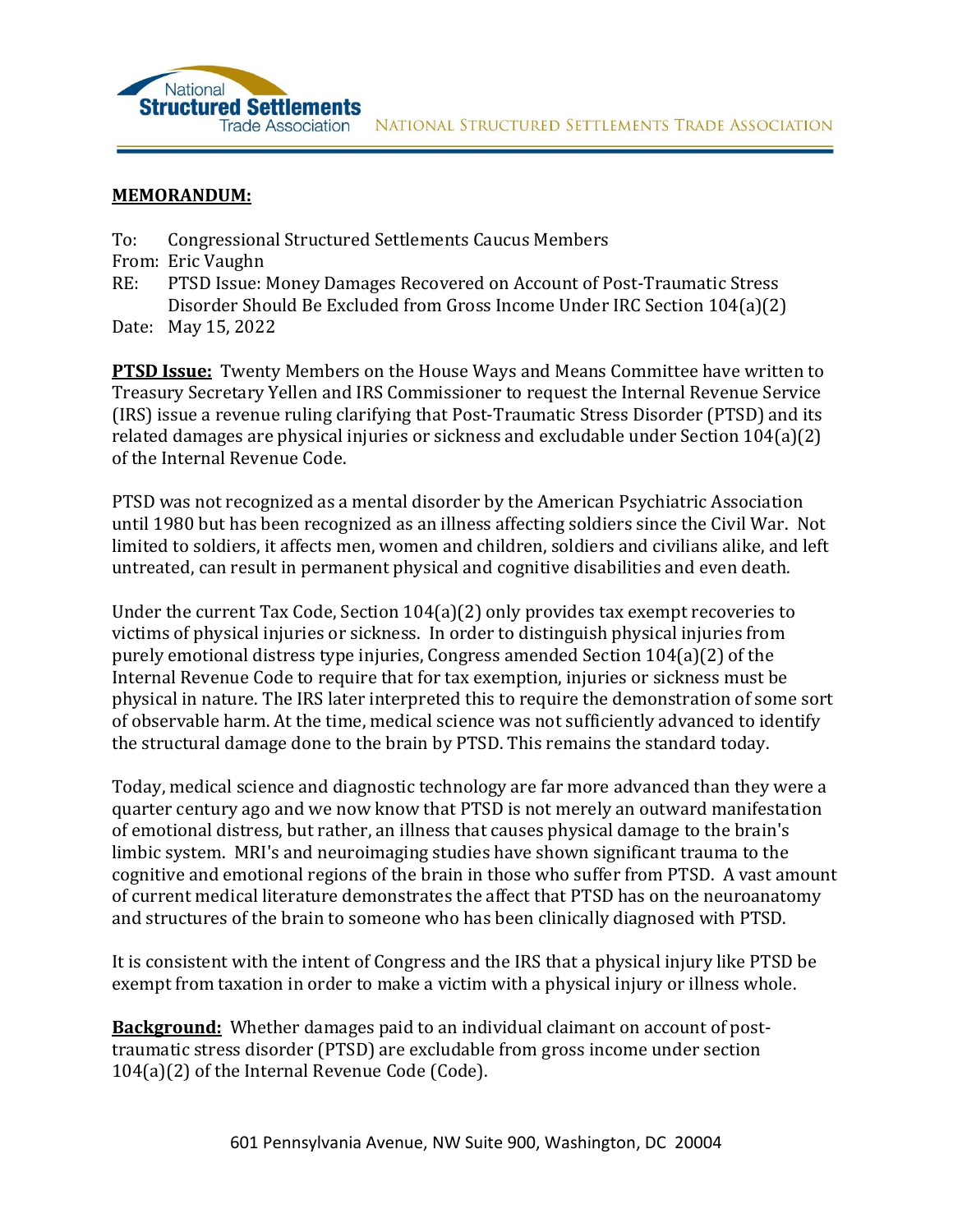Post-traumatic stress disorder ("PTSD") should be classified as a physical sickness under Section 104(a)(2) of the Internal Revenue Code of 1986, as amended so that the money damages recovered by an individual on account of PTSD are not subject to federal income tax. Much like a traumatic brain injury caused by a car accident or trauma suffered by a newborn baby during birth, the trauma that results in PTSD is linked to a panoply of discernible physical neurological changes that medical science is just beginning to understand.

National

- Originally dismissed as "shell shock," PTSD was not recognized as a mental disorder by the American Psychiatric Association until 1980, and it was not until the mid-1990s that medical researchers began studying the anatomical and physiological effects that PTSD exerts on the brain and other organ systems.
- There is now a broad consensus that PTSD is far more than a symptom of the emotional distress that lingers but eventually dissipates after an unpleasant or traumatic event; to the contrary, it is a sign of something far more serious—the alteration of neuroanatomy and brain function that, if left unaddressed, may result in permanent physical and cognitive disabilities and even death.

**Section 104 of the Internal Revenue Code:** If you are physically injured in military service or as a private citizen, payments you receive to compensate you for your injuries are tax-free. If you receive payments for an injury that is not physical or has no outward signs such as bruises or broken bones, the rules are less clear. PTSD can aggravate other problems and lead to joblessness, homelessness and suicide. A compensatory payment for physical injuries or physical sickness is tax-free under [Section 104.](http://www.law.cornell.edu/uscode/26/usc_sec_26_00000104----000-.html) However, payments for punitive damages and interest are taxed.

- Section 104(a)(1): First responders and health care workers who suffer PTSD in the course and scope of their employment currently receive the damages for PTSD tax free under Section 104(a)(1). Under IRC 104(a)(1) gross income does not include amounts received under Workmen's Compensation acts as compensation for personal injuries or sickness
- Section 104(a)(2): Requires an injury be "physical," Section 104(a)(1) states: the case types described in the white paper focus as Section 104(a)(2) requires that an injury be "physical."
- Section 104 (a)(4): Gross income does not include amounts received as a pension, annuity, or similar allowance for personal injuries or sickness resulting from active service in the armed forces of any country or in the Coast and Geodetic Survey or the Public Health Service, or as a disability annuity payable under the provisions of section 808 of the Foreign Service Act of 1980.